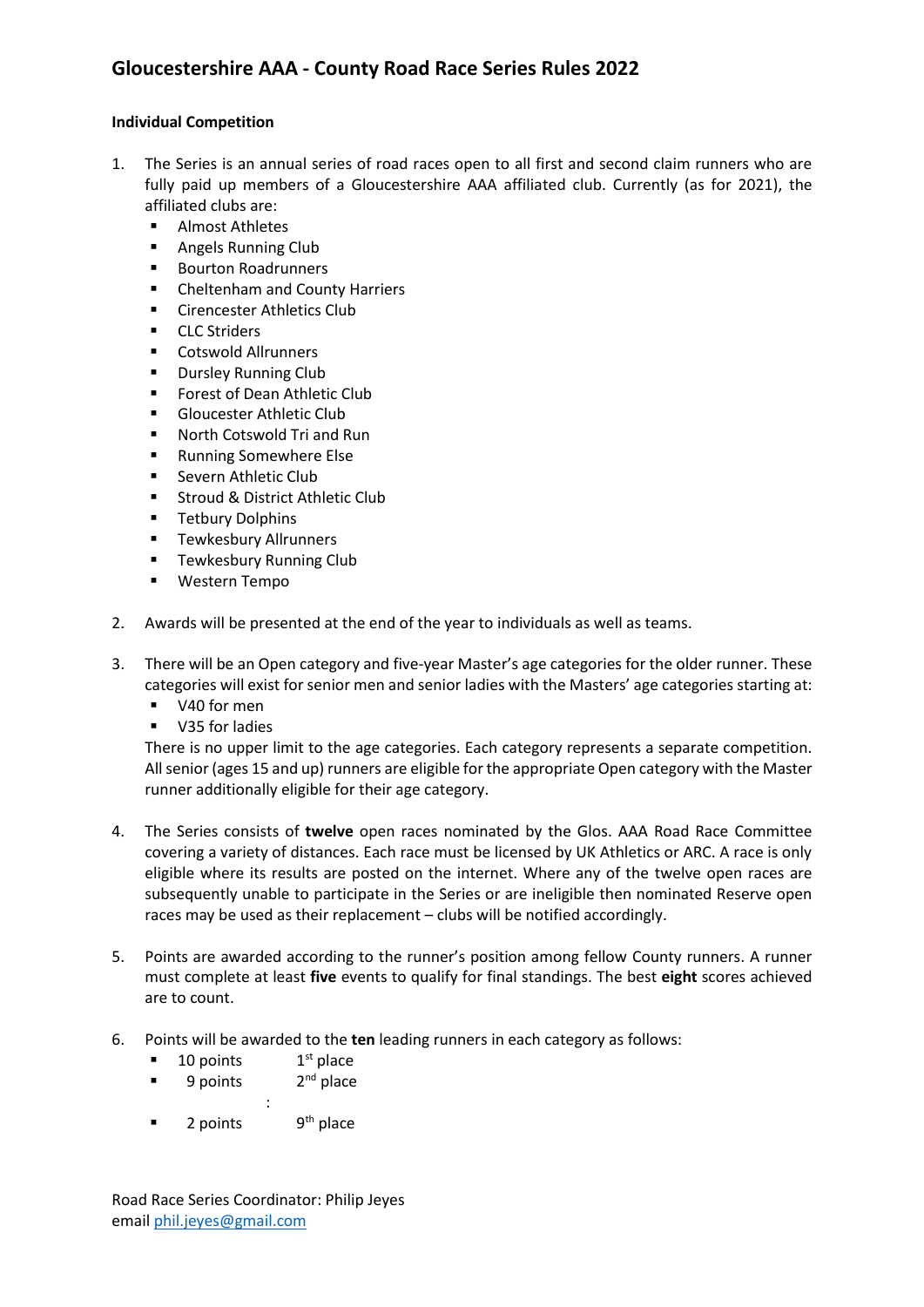## **Gloucestershire AAA - County Road Race Series Rules 2022**

 $\blacksquare$  1 point 10<sup>th</sup> place

The race finishing positions will be determined by gun times unless the race itself operates a staggered, or wave, start – in this instance, chip times will apply.

- 7. Medals will be awarded to the leading three runners in each category. Additionally, some categories may also have a trophy or shield for the highest scoring runner.
- 8. Age categories:
	- a. Age at 1<sup>st</sup> January 2022 determines the runner's age group category for the Series. To facilitate this rule it is required that club secretaries provide the Series Coordinator with a list of members and their dates of birth.
	- b. Age category changes:
		- i. Where a runner attains the age of their next age category they will **have the option to run for this new age category**.
			- Points gained in the previous age category **will not be carried forward** to the new age category. Rule 5 applies to participation in each age category.
			- **Only one age category** will qualify towards awards in the Series. Once an event has been run in the new age category the runner cannot revoke the option.
			- It is the responsibility of the individual runner to notify the Series Coordinator if they wish to opt for the change of age category, otherwise, they will continue to compete in the age category determined at the start of the year. Notification **must** be made before the runner's birth date.
		- ii. Where this age category is the first masters' age category following their existing senior status, the runner will be automatically allocated to the master age category. They will still be considered for the open category. The runner need not notify the Series Coordinator that this transition will happen in the forthcoming year.
- 9. RUNNERS ACKNOWLEDGE THAT INFORMATION REGARDING THEIR DATE OF BIRTH WILL BE FORWARDED TO THE SERIES COORDINATOR, FOR THE EXPRESS PURPOSE OF ADMINISTERING THIS COMPETITION.
- 10. Runners must ensure their name and club name is correctly recorded on the race results, as this is used to identify eligible runners for the Series. A runner racing with another runner's bib number without notifying the race organiser does not constitute eligibility. Participation in the open races and thereby the Series is in accordance with UK Athletics.
- 11. Runners moving between affiliated clubs within the County will continue to qualify under their new club name for the Series.
- 12. Runners moving to a non-affiliated County club are no longer eligible for the remaining races in the Series. However, points already gained will not be deleted and will still qualify for the Series. The points will not be re-assigned to other runners.
- 13. The latest Series listings will be updated as soon as possible after race results have been processed. These listings can be viewed via the Gloucestershire AAA website:

[www.athletics4u.co.uk/road-running](http://www.athletics4u.co.uk/road-running)

14. The Series Coordinator's decision is final.